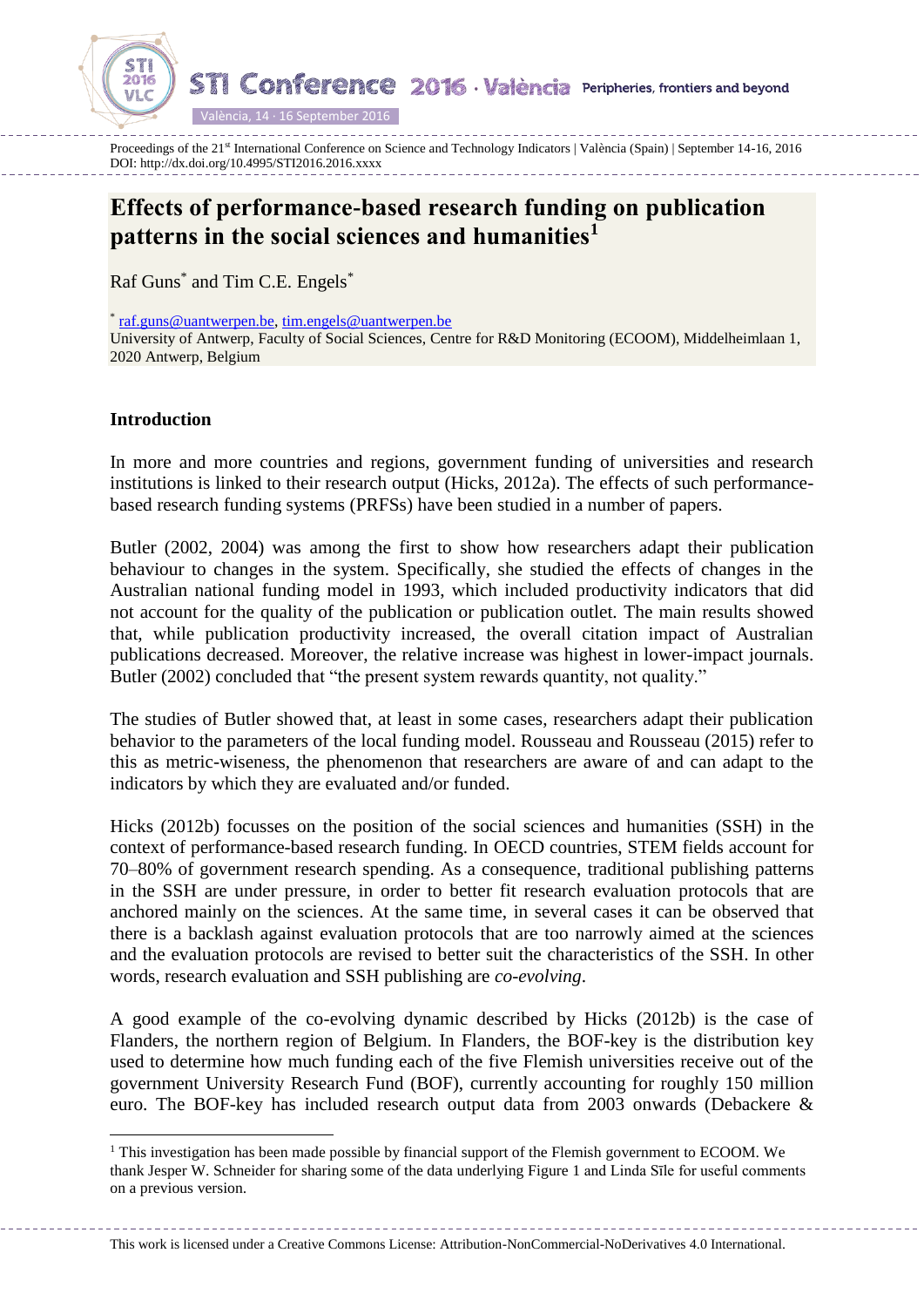Glänzel, 2004), based on publication and citation data from the Science Citation Index Expanded (SCIE), part of Web of Science (WoS). Because of the nature of the SCIE, research output of the SSH was almost invisible in the BOF-key. This spurred on two further reforms in 2008 (Spruyt & Engels, 2013; Verleysen et al., 2014):

- Four other WoS databases the Social Sciences Citation Index (SSCI), the Arts and Humanities Citation Index (AHCI), as well as the conference proceedings databases – were included.
- The framework was laid out for constructing a comprehensive local database of research output in the SSH, the Flemish Academic Bibliographic Database for the Social Sciences and Humanities (VABB-SHW), which was first used in the BOF-key of 2011 (Engels, Ossenblok & Spruyt, 2012). Originally accounting for 2.6% of the BOF-key, the VABB-SHW currently represents 6.8% of the BOF-key.

These evolutions illustrate how SSH publishing has affected the PRFS. In this paper we will consider the reverse direction: effects of the PRFS on publishing patterns in SSH.

According to the BOF legislation, publications in the VABB-SHW should (1) be publicly accessible, (2) have an ISSN or ISBN, (3) contribute to the development of new insights or applications thereof, and (4) have been subjected to a demonstrable peer-review process by experts in the field. These criteria are upheld by the Authoritative Panel (Gezaghebbende Panel or GP), a panel of 18 professors affiliated to the five Flemish universities and coming from the different SSH disciplines (Verleysen, Ghesquière, & Engels, 2014). In addition to these four criteria, the GP has decided to exclude publications that count less than four pages.

Five publication types are included in the VABB-SHW. These types are weighted differently:

- journal articles: 1 point,
- books as author: 4 points,
- edited books: 1 point,
- book chapters: 1 point,
- proceedings papers: 0.5 points.

We can distinguish between two subsets of the VABB-SHW: *VABB-WoS* publications are those journal articles and proceedings papers that are also indexed in Web of Science (SCIE, SSCI, AHCI, CPCI-S, or CPCI-SSH), whereas *VABB-GP* publications are those publications that are not indexed in WoS but instead selected by the GP. Furthermore, we will also consider those publications that do not meet all the abovementioned criteria and are hence not approved for inclusion in the VABB-SHW. We will refer to this group as *Non-approved*.

In this paper we tentatively address the following questions:

- 1. How did changes in the PRFS in Flanders affect publication growth in WoS over all disciplines?
- 2. How did changes in the PRFS in Flanders affect publication growth in the SSH, both in WoS and in the VABB-SHW?
- 3. How did changes in the PRFS in Flanders affect evolutions in the relative share of different publication types?

Since it is very hard to establish causal links between changes in the PRFS and publication patterns, we consider the present analysis a first step to answering questions like the ones above.

This work is licensed under a Creative Commons License: Attribution-NonCommercial-NoDerivatives 4.0 International.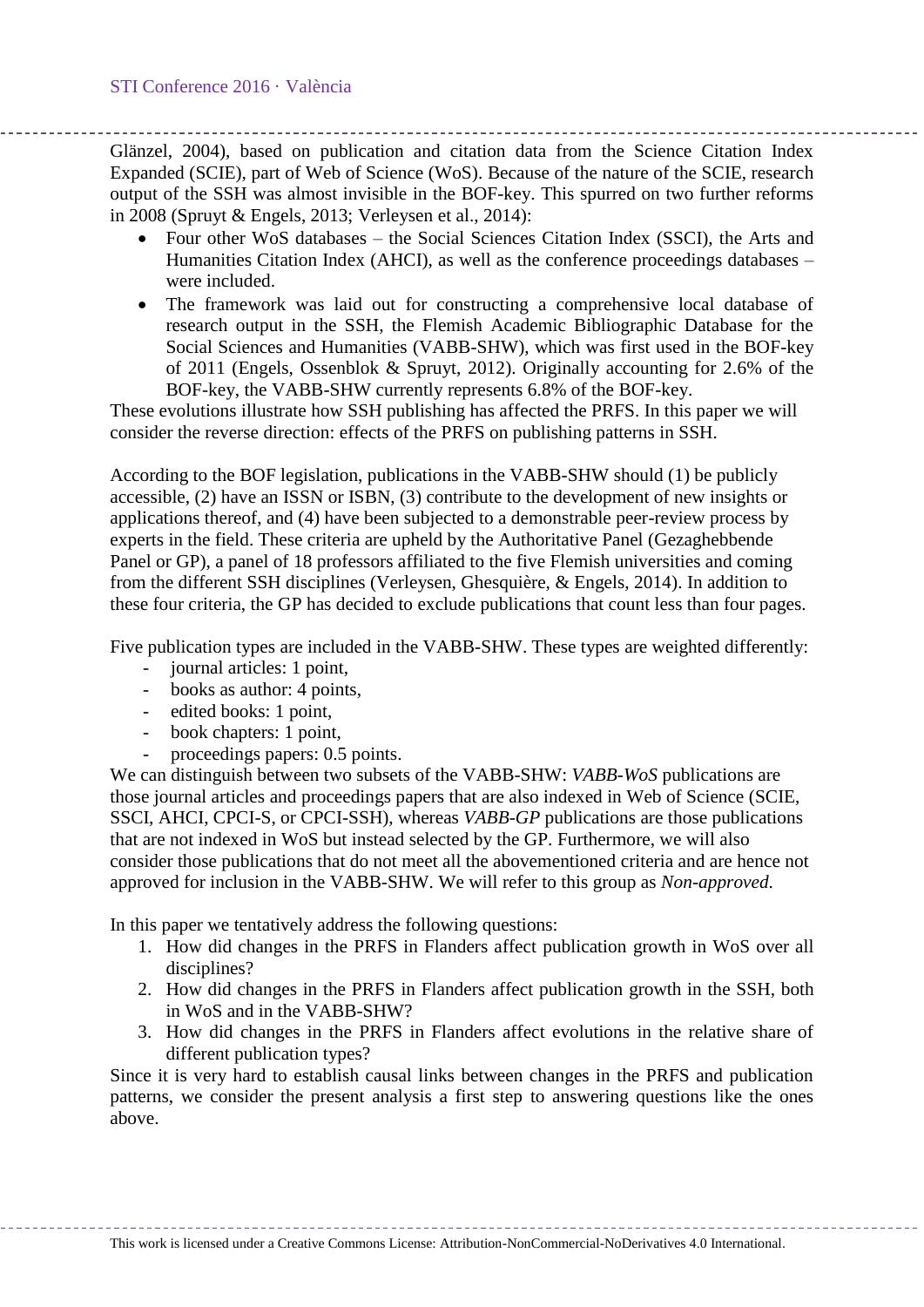## **Data and Methods**

Our main data source is the VABB-SHW, a comprehensive database of peer-reviewed publications from the SSH. We consider publications from the period 2000–2013 (inclusive). In [Table 1](#page-2-0) some basic descriptive statistics are provided about the data set used. The number of VABB-GP and VABB-WoS publications is similar for journal articles and proceedings papers, the two publication types where both groups occur. However, VABB-GP also includes book publications, which are not indexed in any of the WoS databases that are used for the BOF-key.

|                     | <b>VABB-GP</b> | <b>VABB-WoS</b> |
|---------------------|----------------|-----------------|
| Journal articles    | 23148          | 24681           |
| Books as author     | 909            |                 |
| <b>Edited books</b> | 1618           |                 |
| Book chapters       | 8953           |                 |
| Proceedings papers  | 1017           | 1158            |

<span id="page-2-0"></span>Table 1. Numbers of VABB-GP and VABB-WoS publications in period 2000–2013

To answer the first question, we also consulted data on total WoS publication output (including non-SSH publications) by Flemish universities, as used for the BOF-key.

Since we are interested in change and evolution over time, we will mostly work with relative rather than absolute numbers. More specifically, we take the first year of a time period as a point of comparison and then observe how different sets evolve relative to their value in the first year.

# **Results**

The BOF-key has included publications (and citations) in WoS as a parameter since 2003. [Figure 1](#page-3-0) compares the evolution of the number of WoS publications in Flanders with that in four other countries over the course of a 23-year period. We observe that in all countries the increase in publications is greater than the growth of WoS itself (the lowest line). The growth in Flanders is considerably stronger than in the other countries. From 2003 onwards, the increase becomes even steeper. This suggests that the introduction of a parameter of research output that is entirely based on the WoS, has driven researchers to publish more in WoSindexed publication outlets. At different points in time similar trend changes can be observed for Norway, Australia, and Denmark.

Between 2000 and 2012, the amount of WoS publications by researchers affiliated to Flemish universities has grown by 230%. This increase cannot be ascribed solely to the PRFS. Other factors are at play, including the following:

- The WoS itself has increased its coverage of journals and proceedings.
- The number of Flemish researchers has increased by 175% over this same period. Especially the group of pre- and postdoctoral researchers has grown, while the number of professors has expanded only slightly.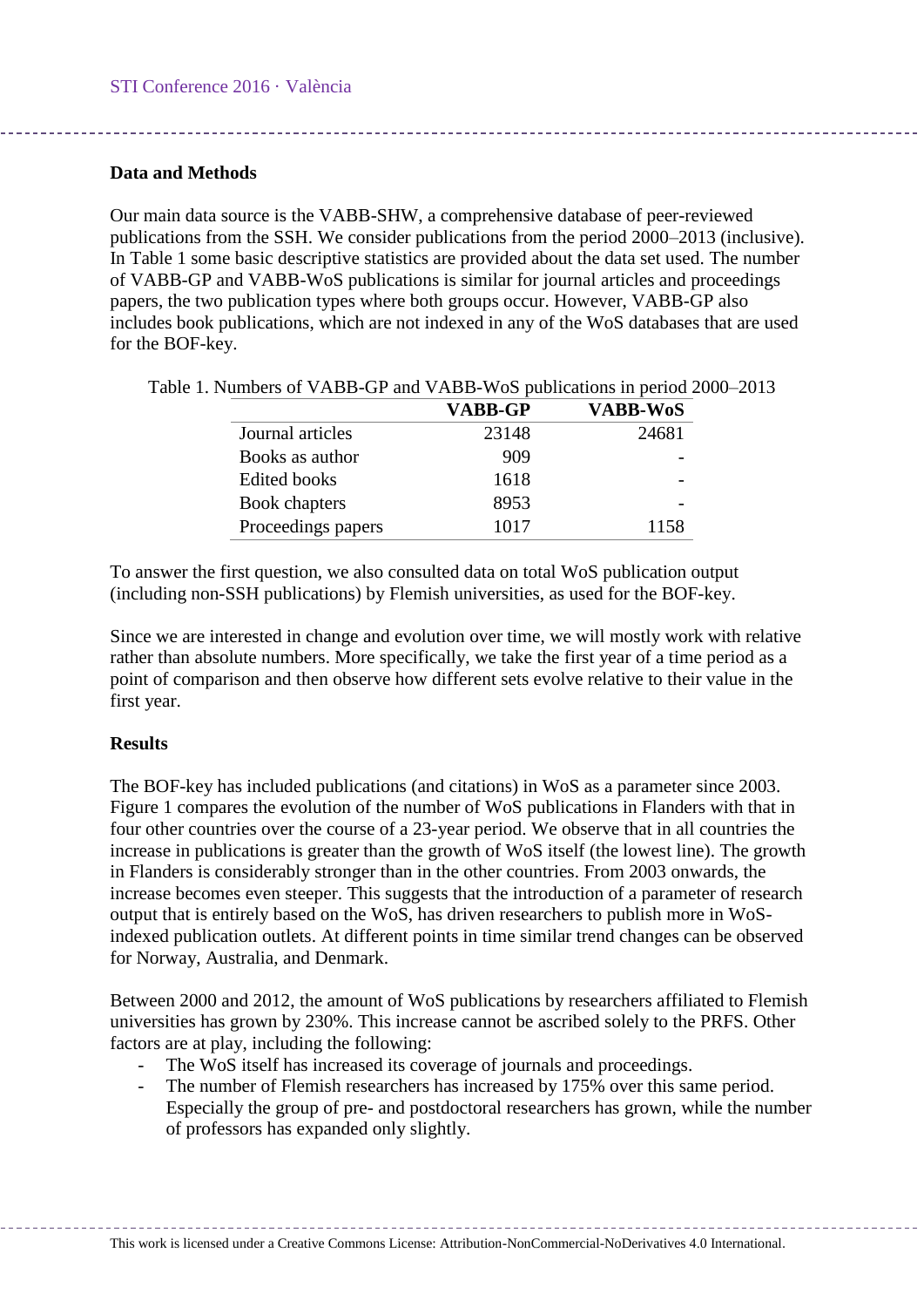- Flanders is no exception to the global trend toward more collaboration (Ossenblok, Verleysen & Engels, 2014). This is an important factor that helps to explain increased publication volume (Fanelli & Larivière, 2016).
- Better monitoring of publication output by individuals, research groups, institutions and the government alike

<span id="page-3-0"></span>Of course, these factors also occur to some extent in other regions and countries.



Figure 1. Evolution of WoS publications relative to 1990 in different countries (partially based on Schneider, Aagaard & Bloch, 2016)

We now focus on evolutions that can be observed within the SSH, using data from the VABB-SHW. As one might expect, we witness an increase [\(Figure 2\)](#page-4-0) between 2000 and 2003 for all three sets of publications – VABB-WoS, VABB-GP, and Non-approved. Between 2000 and 2003, the evolution of peer-reviewed literature within (VABB-WoS) and outside of WoS (VABB-GP) appears to run in parallel, but the number of WoS publications grows faster than that of GP publications afterwards. The strong rise of WoS publications observed for Flanders across all disciplines can also be seen within the SSH, with a 'jump' starting in 2003. In fact, the growth of WoS publications is even stronger within the SSH. Factors that may help to explain this finding include: the introduction of the PRFS in 2003; the expansion of the PRFS with the AHCI and the SSCI in 2008; the fact that several Flemish and Dutch journals were added to the WoS in the period 2005–2009 (Ossenblok, Engels, & Sivertsen, 2012) as part of Thomson Reuters' coverage expansion to regional literature (Testa, 2011); and, more generally, the low volume of WoS publications in 2000 (*n*=573 or 33% of all journal articles and proceedings).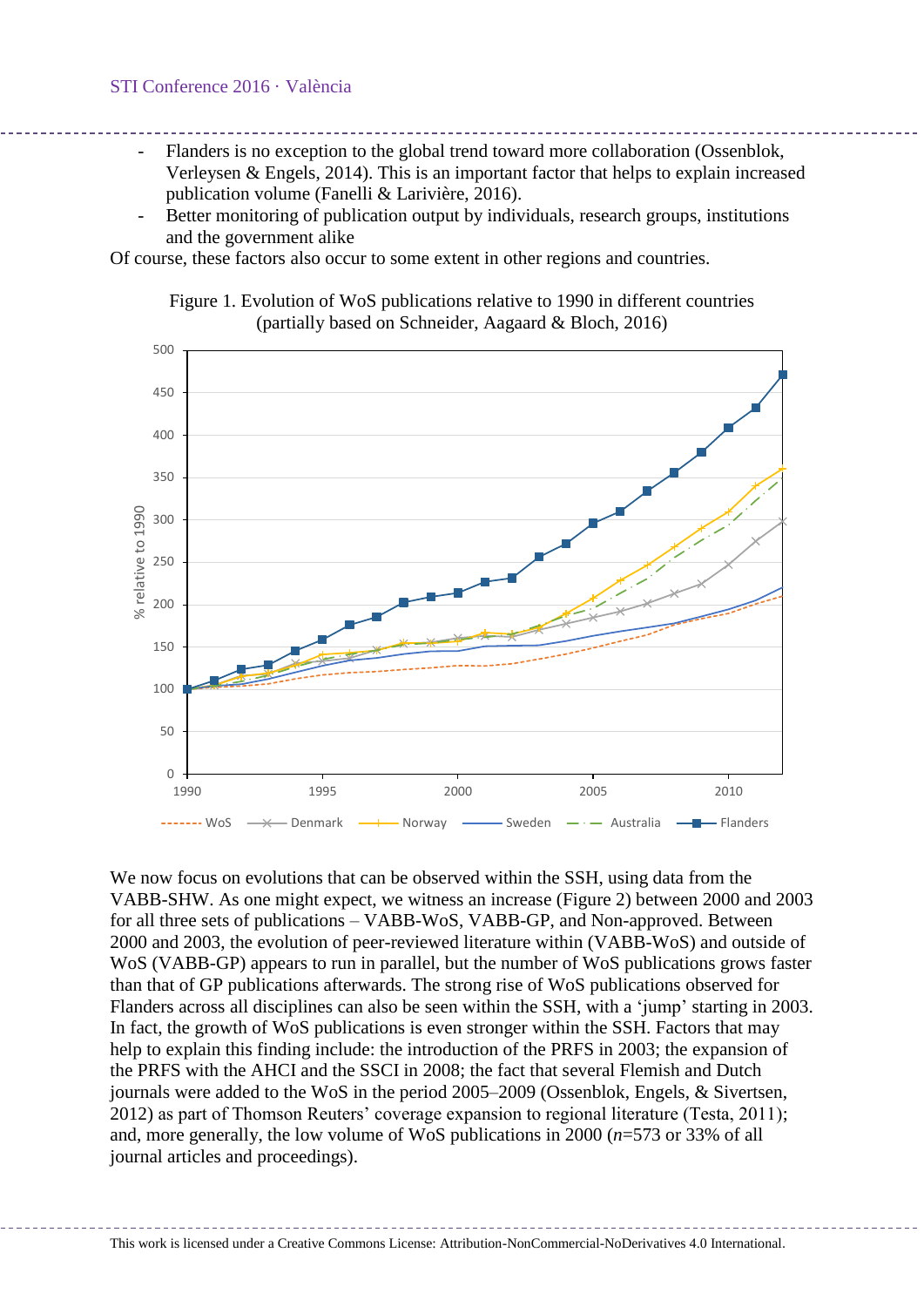We further observe that the growth of VABB-GP publications is faster than that of Nonapproved publications, both before and after the introduction of the VABB-SHW. Around 2008 the curve of Non-approved publications reaches a maximum and slightly decreases in the years thereafter. In 2008 work also began on the construction of the VABB-SHW, although it seems unlikely that this could have immediately brought about this change. In spite of the different evolution of peer-reviewed and non-peer-reviewed literature, we note that in absolute terms the number of Non-approved publications in 2013 is still slightly higher than the number of VABB-WoS and VABB-GP combined.

<span id="page-4-0"></span>



The increasing trend for VABB-GP publications one can observe in [Figure 2](#page-4-0) is not the same across the five different publication types. [Figure 3](#page-5-0) shows the evolution for the five publication types (restricted to VABB-GP) and adds the curve for WoS articles for comparison purposes. Because the volume of proceedings is very low, GP and WoS proceedings are taken together.

Let us first look at journal articles. The difference between journal publications that are and are not indexed in WoS is striking. Researchers are increasingly opting for journal publications in WoS, whereas the growth for other peer-reviewed journals is much slower. This is not entirely unexpected, given the fact that until 2011 only WoS-indexed articles were taken into account for the BOF-key. However, the introduction of the VABB-SHW and of GP-indexed journal articles as (part of) a parameter in the BOF-key does not appear to have caused a divergence of the existing trend.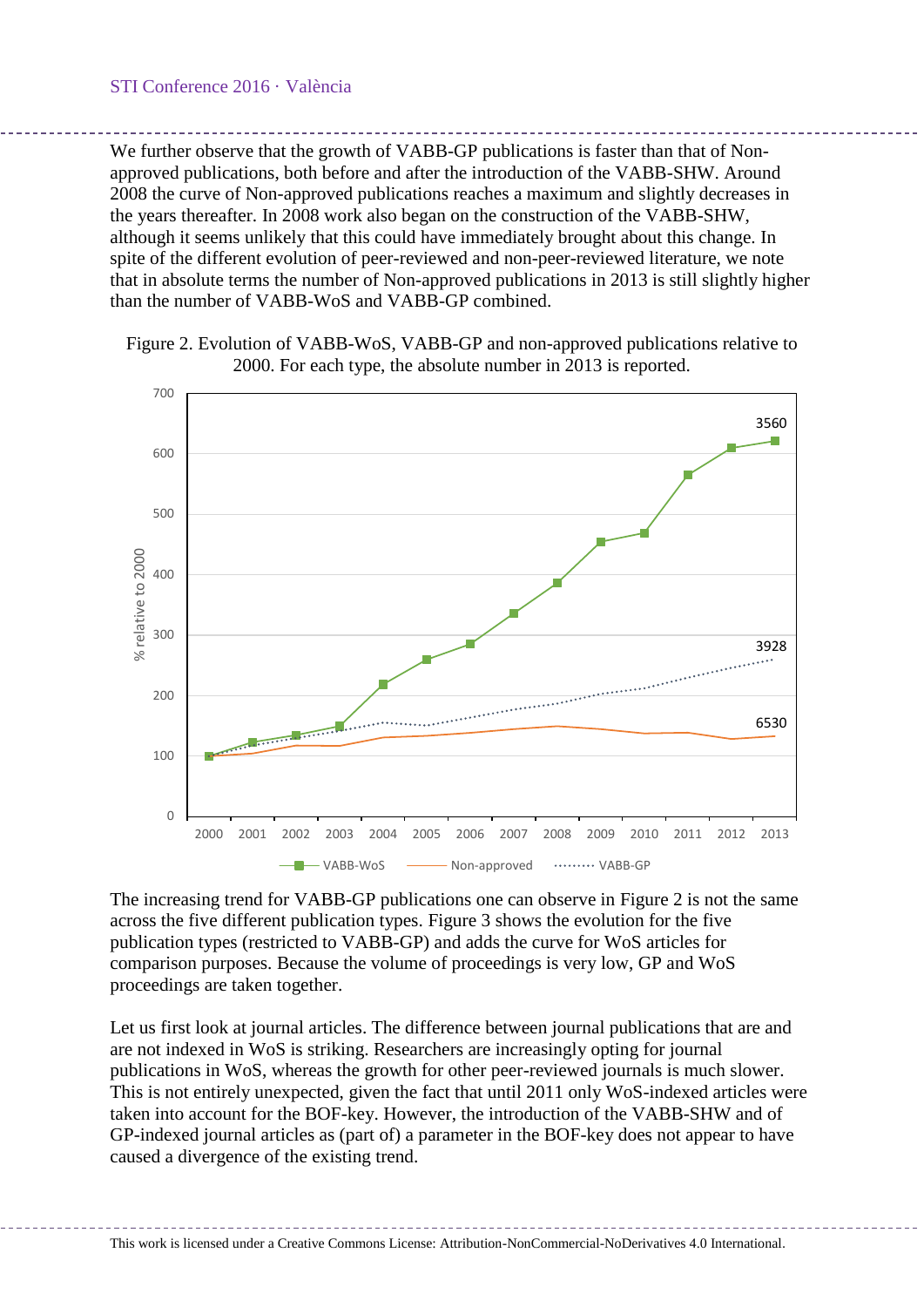#### STI Conference 2016 · València

<span id="page-5-1"></span>

| have published |              |                    |
|----------------|--------------|--------------------|
|                | WoS journals | <b>GP</b> journals |
| 2000–2002      | 1077         | 1127               |
| 2006–2008      | 2165         | 1715               |
| $2011 - 2013$  | 3125         | 1944               |

Table 2. Number of WoS and GP journals in which SSH scholars working in Flanders

A similar picture emerges if we consider journals rather than journal articles. [Table 2](#page-5-1) shows the evolution of number of WoS and GP journals in three three-year time periods. The (noncumulative) number of WoS journals in which SSH scholars working in Flanders have published has almost tripled between the first and the last time period, whereas the number of GP journals has grown by a factor of 1.7.

It is quite striking that edited books and especially book chapters in [Figure 3](#page-5-0) follow almost the same trend as VABB-WoS articles. This could be interpreted as the PRFS having little to no influence on publication type. On the other hand, we could also see it as a result of the fact that some publication types are partially indexed in WoS, whereas others are not at all. Indeed, for journal articles the difference between VABB-GP and VABB-WoS is very clear. For those publication types to which the criterion 'indexation in WoS' does not apply, the criteria used by the GP are of greater relevance. The increase in book publications is likely also related to the introduction of the GPRC label for peer-reviewed books in 2010 (Verleysen & Engels, 2013).

<span id="page-5-0"></span>



This work is licensed under a Creative Commons License: Attribution-NonCommercial-NoDerivatives 4.0 International.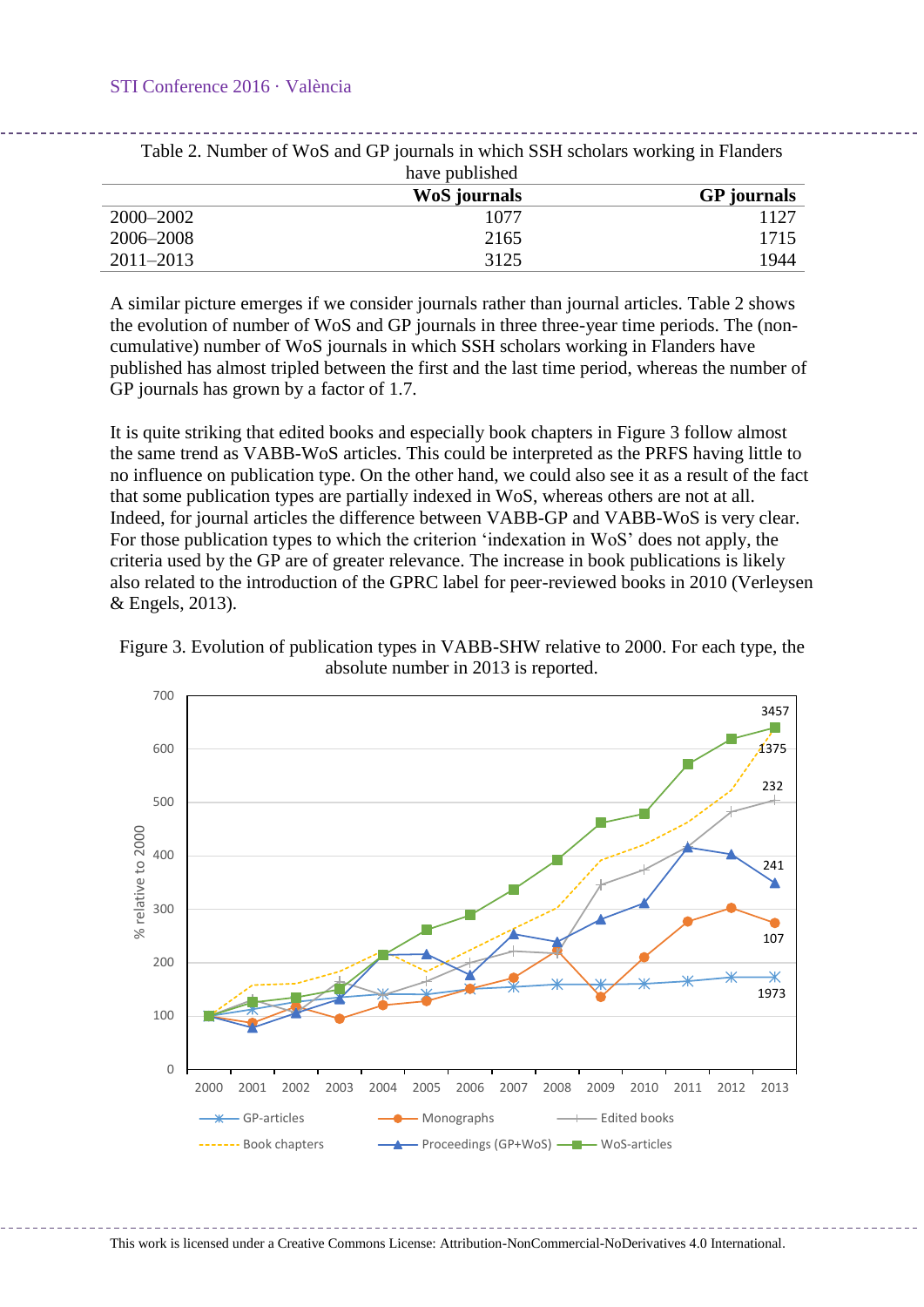## **Conclusions**

In this paper we present an analysis on how in Flanders the PRFS has shaped and influenced publication practices in the SSH. We find that a strong emphasis on WoS publications since 2003 has caused a growth in WoS publications that is greater than what can be observed in other countries and other fields of science in Flanders. The introduction of the VABB-SHW has not led to a marked decrease of WoS publications in the SSH. Instead, WoS articles have grown 3.5 times faster than GP-selected articles over the course of the 14-year time period considered in this paper.

Other mechanisms appear to exist for publication types that are not indexed in the WoS databases used for the PRFS. This is the case for edited books and especially book chapters, which witness a growth comparable to that of WoS articles.

### **References**

Butler, L. (2002). A list of published papers is no measure of value. *Nature*, 419(6910), 877.

Butler, L. (2004). What happens when funding is linked to publication counts? In: Moed, H. et al. (eds.), *Handbook of Quantitative Science and Technology Research*, pp. 389–405. Netherlands: Kluwer.

Debackere, K. & Glänzel, W. (2004). Using a bibliometric approach to support research policy making: The case of the Flemish BOF-key. *Scientometrics*, 59(2), 253–276.

Fanelli, D., & Larivière, V. (2016). Researchers' individual publication rate has not increased in a century. *PloS One*, 11(3), e0149504.<http://doi.org/10.1371/journal.pone.0149504>

Hicks, D. (2012a). Performance-based university research funding systems. *Research Policy*, 41(2), 251–261.

Hicks, D. (2012b). One size doesn't fit all: On the co-evolution of national evaluation systems and social science publishing. *Confero: Essays on Education, Philosophy and Politics*, 1, 67– 90.

Ossenblok, T. L. B., Engels, T. C. E., & Sivertsen, G. (2012). The representation of the social sciences and humanities in the Web of Science - A comparison of publication patterns and incentive structures in Flanders and Norway (2005-9). *Research Evaluation*, 21(4), 280–290.

Ossenblok, T. L. B., Verleysen, F. T., & Engels, T. C. E. (2014). Coauthorship of journal articles and book chapters in the social sciences and humanities (2000-2010). *Journal of the Association for Information Science and Technology*, 65(5), 882–897.

Rousseau, S., & Rousseau, R. (2015). Metric-wiseness. *Journal of the Association for Information Science and Technology*, 66(11), 2389.

Schneider, J.W., Aagaard, K., & Bloch, C.W. (2016). What happens when national research funding is linked to differentiated publication counts? A comparison of the Australian and